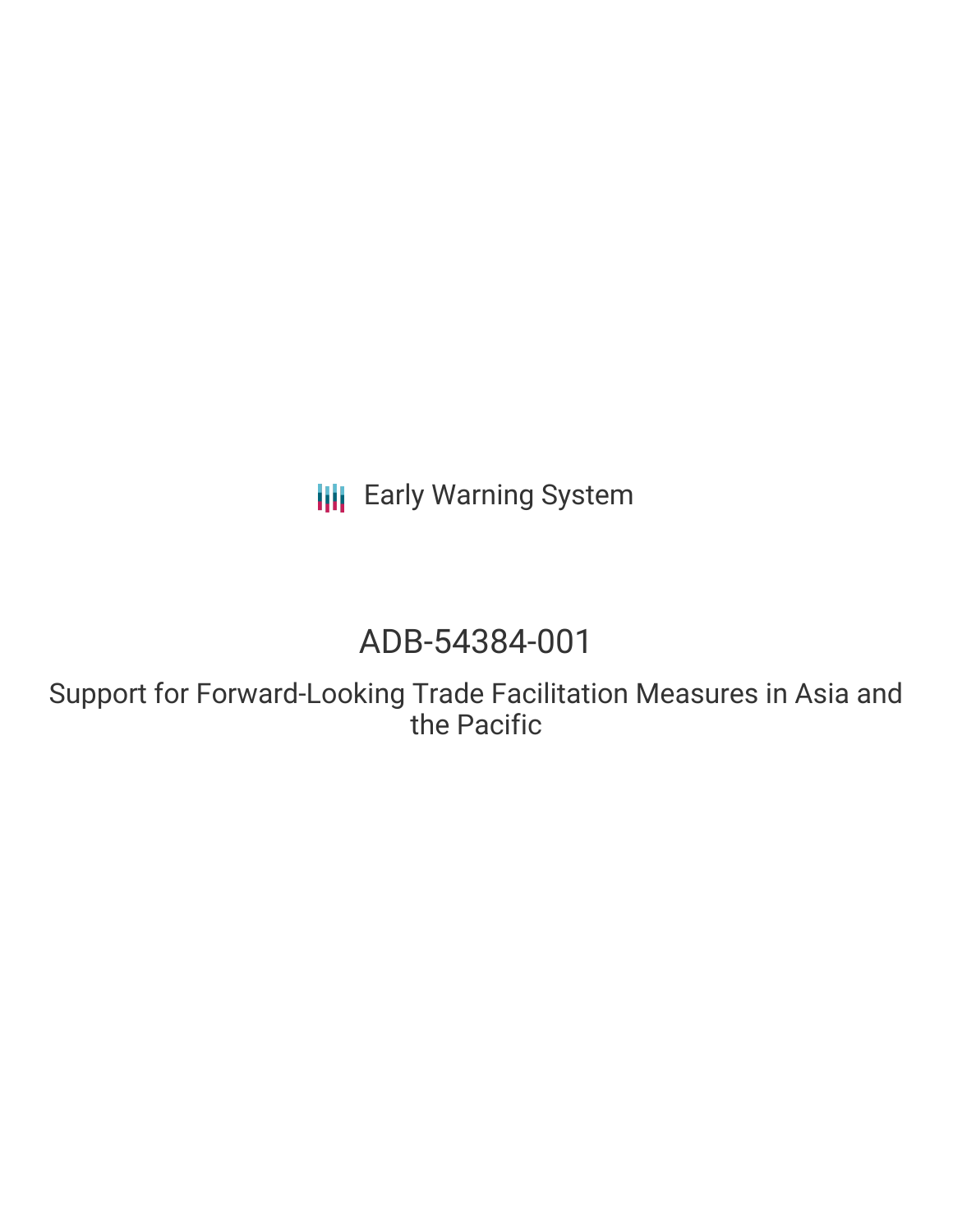

### **Quick Facts**

| <b>Financial Institutions</b>  | Asian Development Bank (ADB)           |
|--------------------------------|----------------------------------------|
| <b>Status</b>                  | Proposed                               |
| <b>Bank Risk Rating</b>        |                                        |
| <b>Sectors</b>                 | Industry and Trade, Law and Government |
| <b>Investment Type(s)</b>      | <b>Advisory Services</b>               |
| <b>Investment Amount (USD)</b> | $$0.75$ million                        |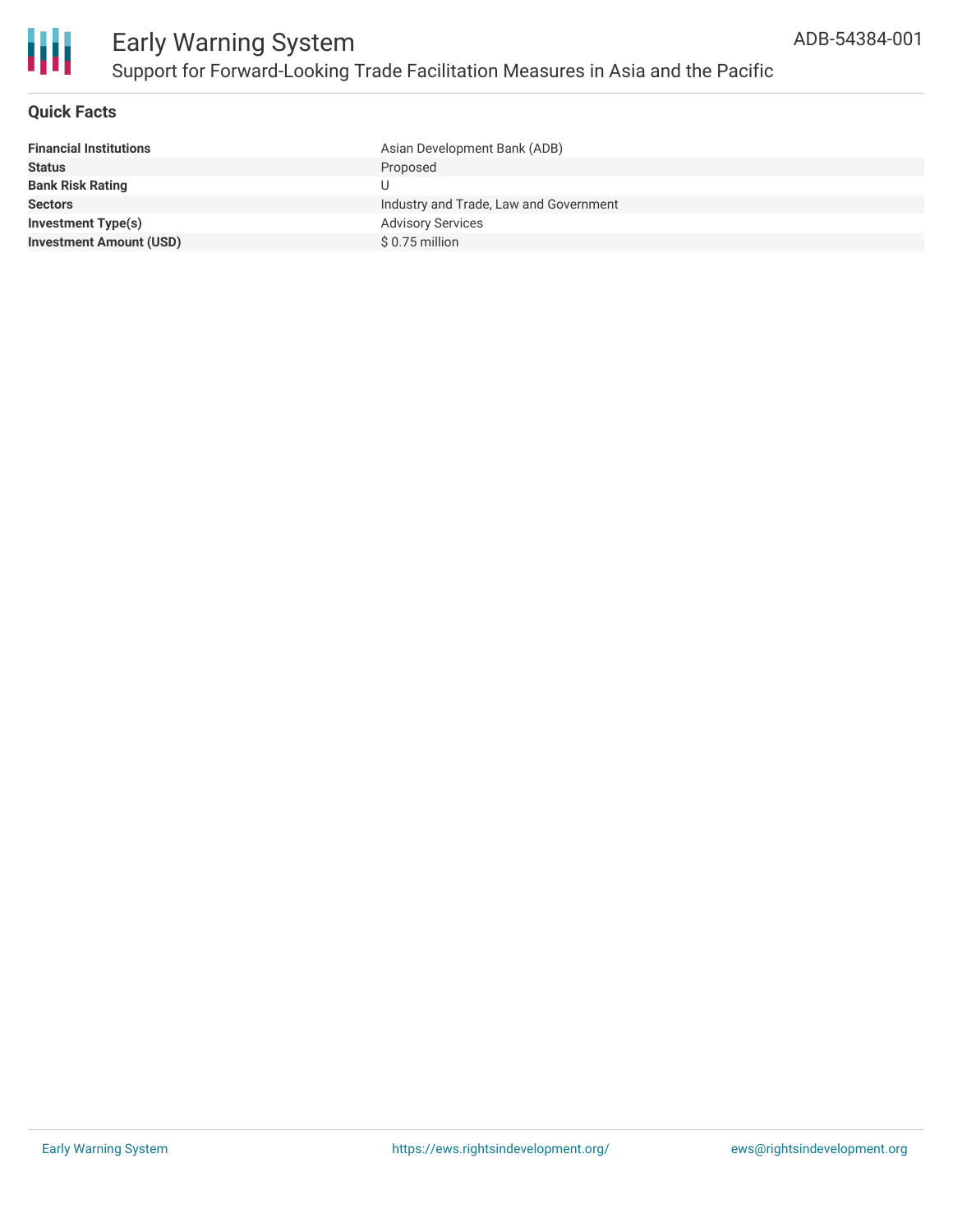



## **Project Description**

The knowledge and support technical assistance (TA) will support trade facilitation implementation in developing member countries (DMCs) and in the Asian Development Bank (ADB) through research and development, capacity building, and collaboration with the United Nations Economic and Social Commission for Asia and the Pacific (ESCAP) for the conduct of the Asia-Pacific Trade Facilitation Forum (APTFF). This will synergize the efforts of regional departments and the private sector to improve and facilitate cross-border trade.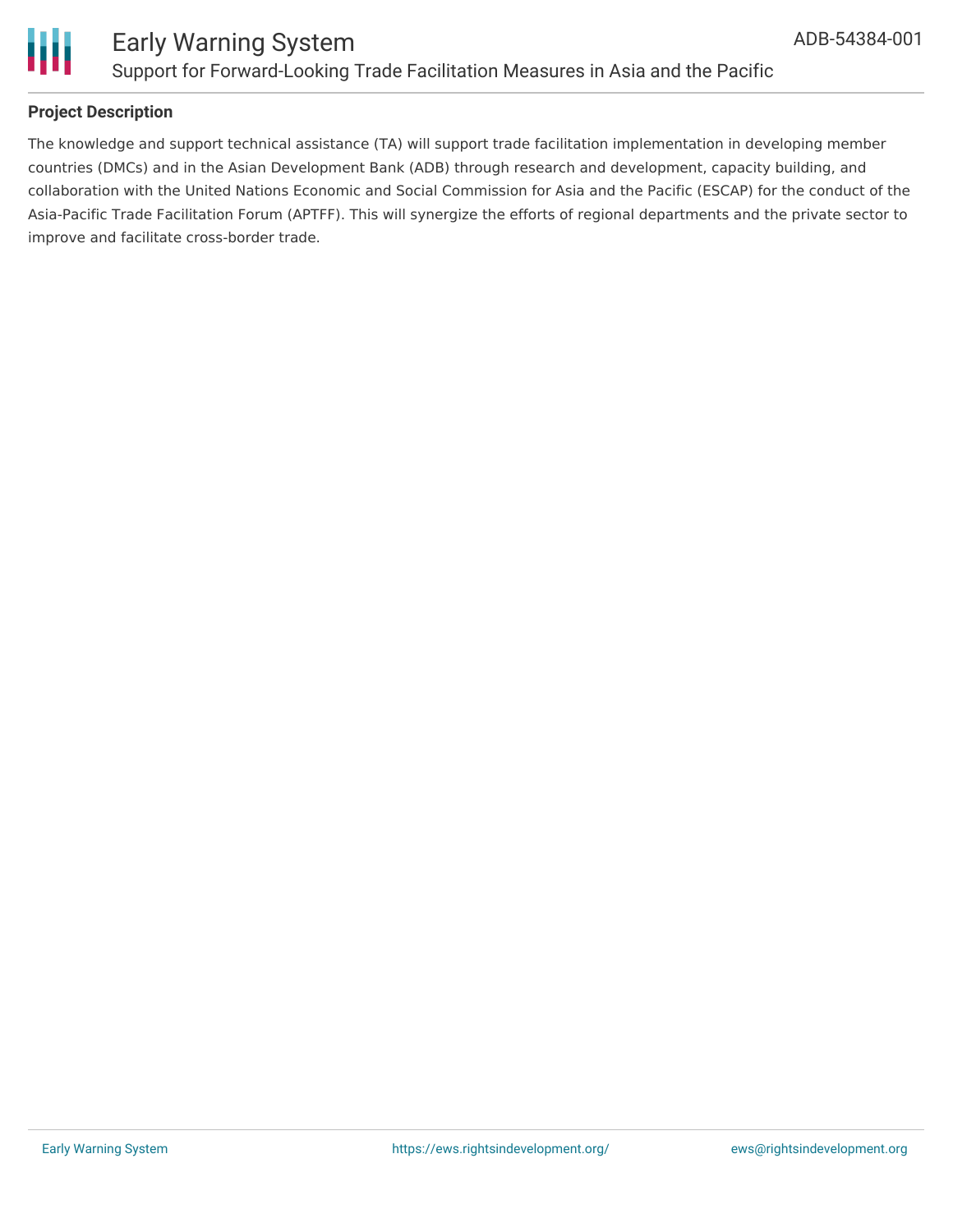

# Early Warning System Support for Forward-Looking Trade Facilitation Measures in Asia and the Pacific

### **Investment Description**

Asian Development Bank (ADB)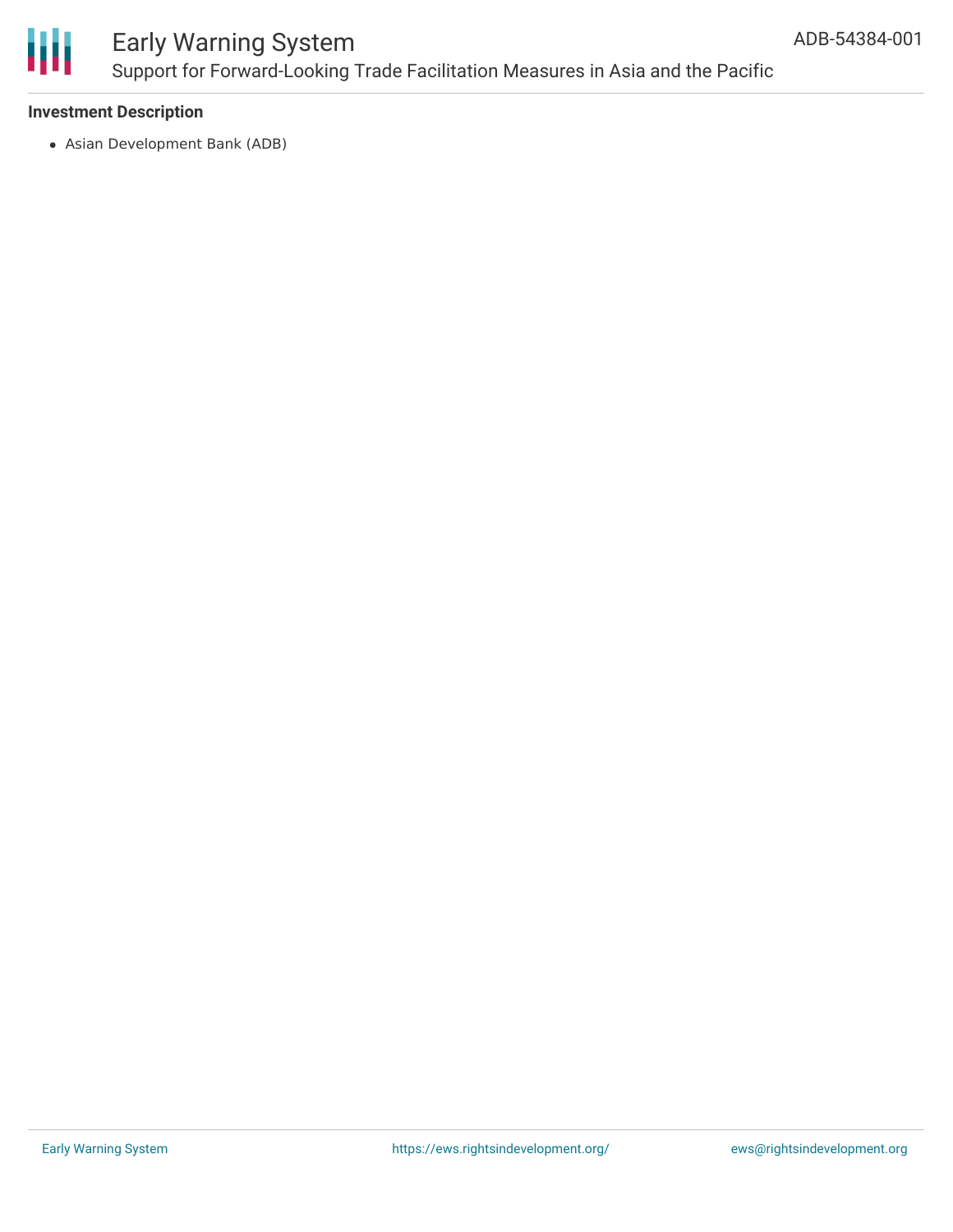

# **Contact Information**

Executing Agency: Asian Development Bank 6 ADB Avenue, Mandaluyong City 1550, Philippines

## **ACCESS TO INFORMATION**

You can submit an information request for project information at: https://www.adb.org/forms/request-information-form

ADB has a two-stage appeals process for requesters who believe that ADB has denied their request for information in violation of its Access to Information Policy. You can learn more about filing an appeal at: https://www.adb.org/site/disclosure/appeals

# **ACCOUNTABILITY MECHANISM OF ADB**

The Accountability Mechanism is an independent complaint mechanism and fact-finding body for people who believe they are likely to be, or have been, adversely affected by an Asian Development Bank-financed project. If you submit a complaint to the Accountability Mechanism, they may investigate to assess whether the Asian Development Bank is following its own policies and procedures for preventing harm to people or the environment. You can learn more about the Accountability Mechanism and how to file a complaint at: http://www.adb.org/site/accountability-mechanism/main.